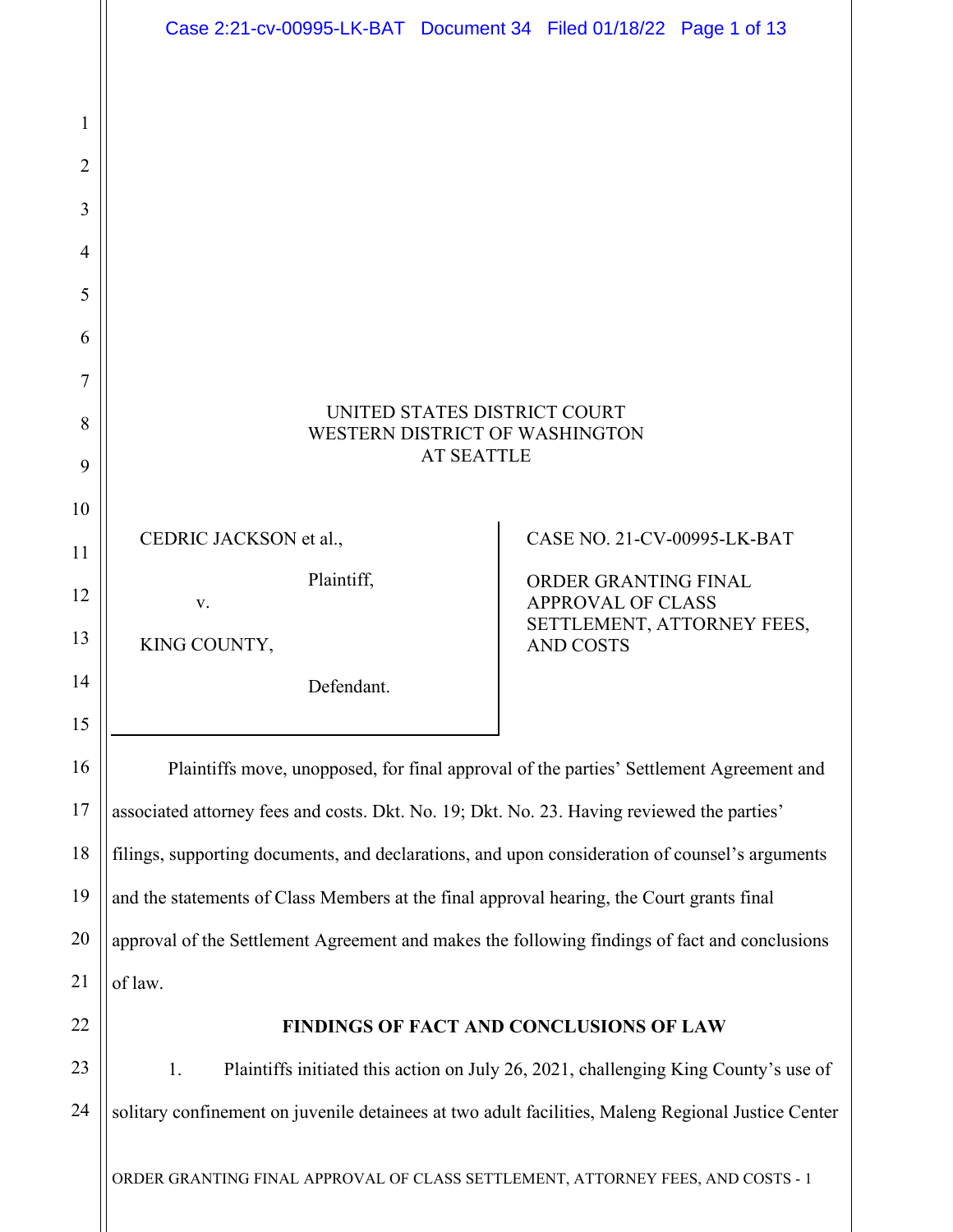1 2 3 and King County Correctional Facility. Dkt. No. 1 at 1. Plaintiffs filed the complaint in federal district court pursuant to the terms of the parties' July 22, 2021 Settlement Agreement. Dkt. 1-1 at 6.

4 5 6 7 8 2. Under the Settlement Agreement, King County will pay each Class Member \$500 per Compensable Day, which the parties define as a 24-hour period of "solitary confinement or . . . isolation without meaningful human contact, regardless of the reason for such confinement." Dkt. No. 7-1 at 4–6. Class Members will receive prorated amounts for fractions of Compensable Days. *Id*. at 6.

9 10 3. Plaintiffs consist of 76 Class Members with a total of 2,715.33 Compensable Days. Dkt. No. 23 at 1; Dkt. No. 24-1 at 3. The Class stands to receive \$1,357,665. *Id*.

11 12 4. Under the Settlement Agreement, King County will also pay Class Counsel \$50,000 in reasonable attorney fees and costs. Dkt. No. 7-1 at 7.

5. The total settlement amount is therefore \$1,407,665. Dkt. No. 23 at 6.

14 6. On August 6, 2021, Plaintiffs moved to certify the settlement class and sought

15 preliminary approval of the Settlement Agreement. Dkt. No. 6.

16 17 18 7. On August 11, 2021, the Court granted preliminary approval of the Settlement Agreement, approved the form and manner of notice to Class Members, and certified the

following Rule 23(b)(3) class for settlement purposes:

19 20 21 Juveniles charged as adults between 2014-2019 who still had claims that had not expired pursuant to the applicable statute of limitations as of the date(s) the Parties executed a tolling agreement (as further described below) and who were subject to solitary confinement/restrictive housing at the Maleng Regional Justice Center and/or the King County Correctional Facility as of July 23, 2021, while they were:

1. Under the age of 18 years old;

and/or

13

22

23

24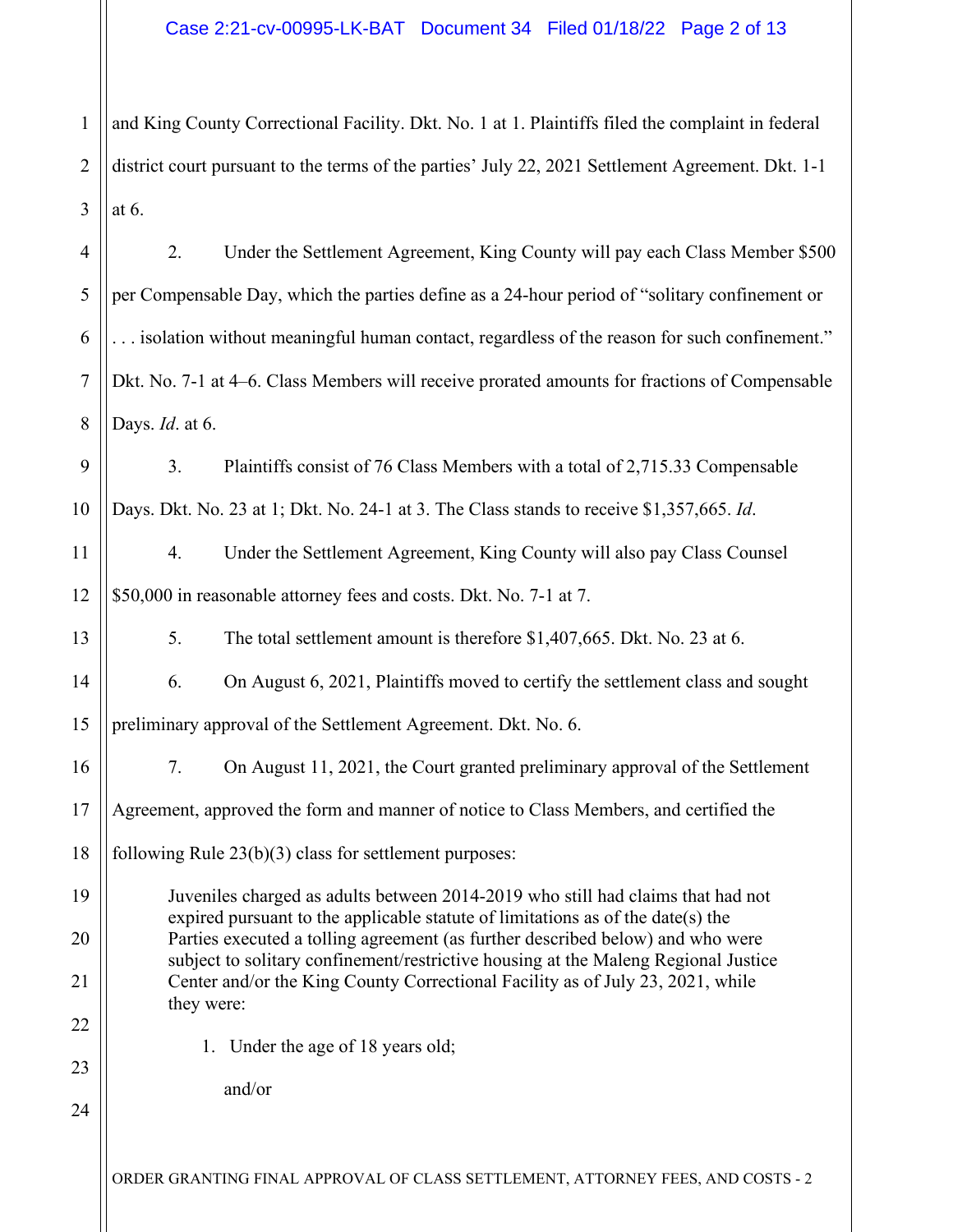|                     | Case 2:21-cv-00995-LK-BAT Document 34 Filed 01/18/22 Page 3 of 13                                                                                                                                                                                         |  |
|---------------------|-----------------------------------------------------------------------------------------------------------------------------------------------------------------------------------------------------------------------------------------------------------|--|
| 1<br>$\overline{2}$ | 2. while they were 18 years of age or older, considered "juveniles" under the<br>definition of King County Ordinance 18637, and the solitary confinement<br>was on and/or after that Ordinance's July 1, 2018 effective date.                             |  |
| 3                   | "Juveniles charged as adults" is defined to be those individuals charged with<br>crimes under Washington laws governing the automatic or discretionary decline                                                                                            |  |
| $\overline{4}$      | of juvenile court jurisdiction, which are contained at RCW 13.04.030 and RCW<br>13.40.110.                                                                                                                                                                |  |
| 5<br>6              | The Class is limited to those individuals whose statute of limitations had not yet                                                                                                                                                                        |  |
| 7                   | expired at the time of the Parties' Statute of Limitations tolling agreement, which<br>tolled claims of class members during the course of negotiations. The Parties'<br>Statute of [L]imitations tolling agreement was initially signed on September 24, |  |
| 8                   | 2019 to toll the statute of limitations for individuals in the class who were subject<br>to solitary confinement/restrictive housing between September 24, 2016-2019,                                                                                     |  |
| 9                   | and later amended on November 26, 2019 to also cover those individuals in the<br>class who were subject to solitary confinement/restrictive housing before                                                                                                |  |
| 10                  | September 24, 2016 and whose claim[s] had not expired pursuant to the<br>applicable statute of limitations as of the November 26, 2019 amended tolling<br>agreement signing date.                                                                         |  |
| 11                  |                                                                                                                                                                                                                                                           |  |
| 12                  | Dkt. No. 11 at 2-3.                                                                                                                                                                                                                                       |  |
| 13                  | 8.<br>Pursuant to the Court's order granting preliminary approval, Class Counsel                                                                                                                                                                          |  |
| 14                  | provided individual notice complying with Federal Rule of Civil Procedure $23(c)(2)$ and (e)(1) to                                                                                                                                                        |  |
| 15                  | all identified Class Members. Dkt Nos. 7-4, 7-5; Dkt. No. 24 at 2-3; Dkt. Nos. 24-2, 24-3.                                                                                                                                                                |  |
| 16                  | 9.<br>On January 11, 2022, the Court held a fairness hearing under Federal Rule of                                                                                                                                                                        |  |
| 17                  | Civil Procedure 23(e)(2). See Dkt. No. 16 at 2; Dkt. No. 26.                                                                                                                                                                                              |  |
| 18                  | 10.<br>Eleven Class Members attended the hearing via Zoom or telephonically.                                                                                                                                                                              |  |
|                     |                                                                                                                                                                                                                                                           |  |
|                     | Although two Class Members submitted timely requests to attend and speak at the hearing, Dkt.                                                                                                                                                             |  |
|                     | No. 23 at 25; Dkt. No. 24 at 5; Dkt. No. 24-5 at 2-3, neither objected to the settlement. In                                                                                                                                                              |  |
| 19<br>20<br>21      | response to the Court's questioning, both indicated that they believe the settlement is fair and                                                                                                                                                          |  |
|                     | adequate. These individuals wished to emphasize the trauma they endured while in solitary                                                                                                                                                                 |  |
| 22<br>23            | confinement, as well as the long-term impacts of that trauma on their mental health.                                                                                                                                                                      |  |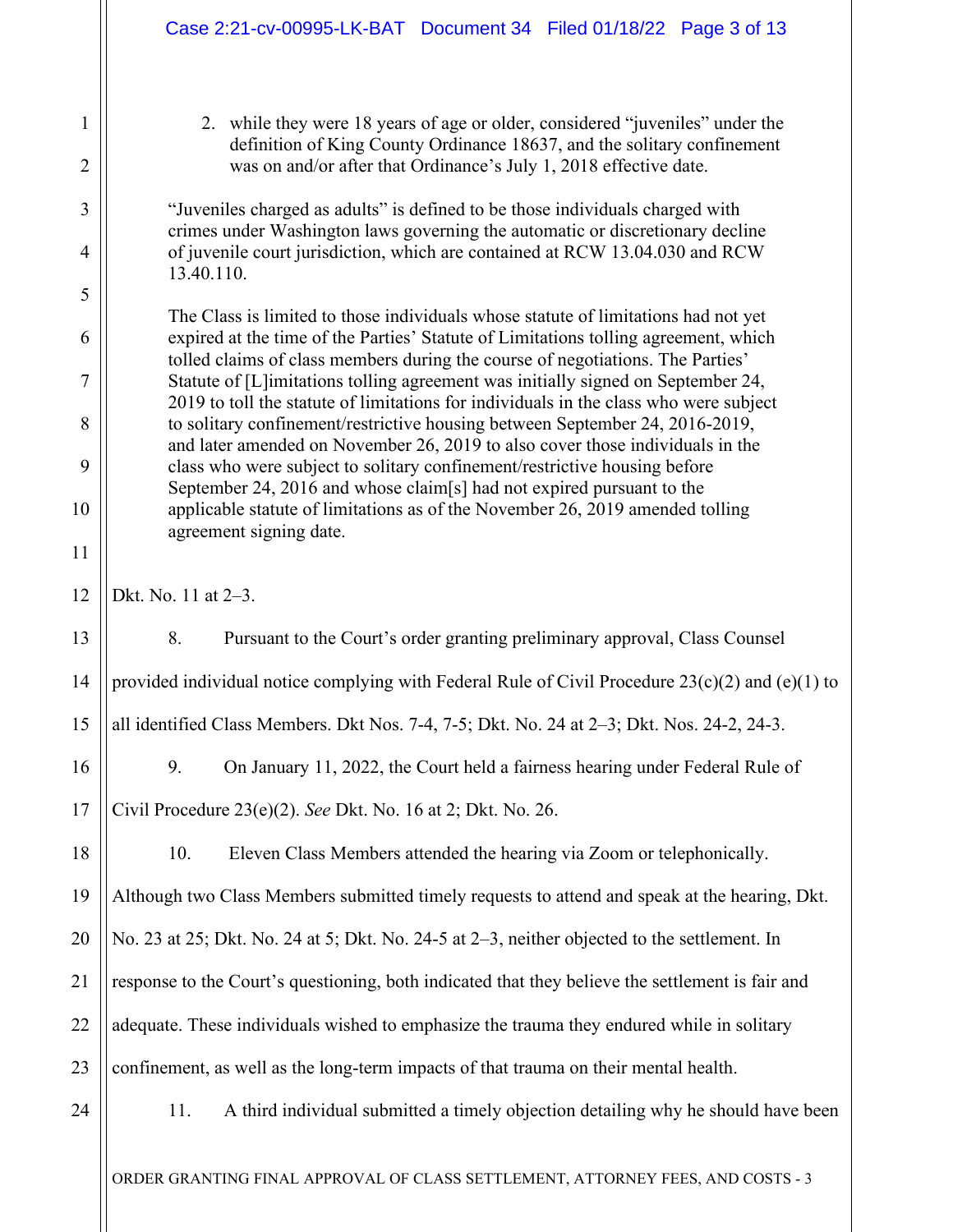1 2 3 included in the Class. Dkt. No. 23 at 15; Dkt. No. 24 at 6; Dkt No. 24-6. This individual voiced his concerns at the hearing. Class Counsel explained why the individual did not qualify as a Class Member, and the individual indicated that he understood Class Counsel's explanation.

4 5 12. The Court has considered the statements of the two Class Members and the objection of the excluded individual in rendering its decision. The Court agrees with Class Counsel that the excluded individual does not qualify as a Class Member. *See* Dkt. 23 at 25–27; *Dennis v. Kellogg Co.*, 697 F.3d 858, 864 (9th Cir. 2012) (district courts "must give 'a reasoned response' to all non-frivolous objections[.]'" (quoting *Officers for Just. v. Civ. Serv. Comm'n*, 688 F.2d 615, 624 (9th Cir. 1982))).

13. No Class Members objected to or opted out of the Settlement Agreement. Dkt. No. 24 at 5.

14. The Court thoroughly reviewed the terms of the pre-certification settlement, including the attorney fee arrangement, with heightened scrutiny and finds no evidence of collusion, self-interest, or unfairness to the Class. *See Briseño v. Henderson,* 998 F.3d 1014, 1022–26 (9th Cir. 2021); *In re Bluetooth Headset Prods. Liab. Litig.*, 654 F.3d 935, 947 (9th Cir. 2011).

15. The Court finds that the Settlement Agreement meets Federal Rule of Civil Procedure 23(e)(2)'s requirements and is therefore "fair, reasonable, and adequate."

24 16. Specifically, the Court finds that the Class Representatives and Class Counsel adequately represented the Class. Fed. R. Civ. P.  $23(e)(2)(A)$ . Class Counsel have extensive experience litigating class actions and other complex issues involving conditions of confinement—specifically, solitary confinement—in Washington's prisons and jails. Dkt. No. 7 at 2–3. Here, they spent approximately 1,205 hours representing the Class, which entailed nearly two years of investigation; reviewing records; identifying, locating, and contacting potential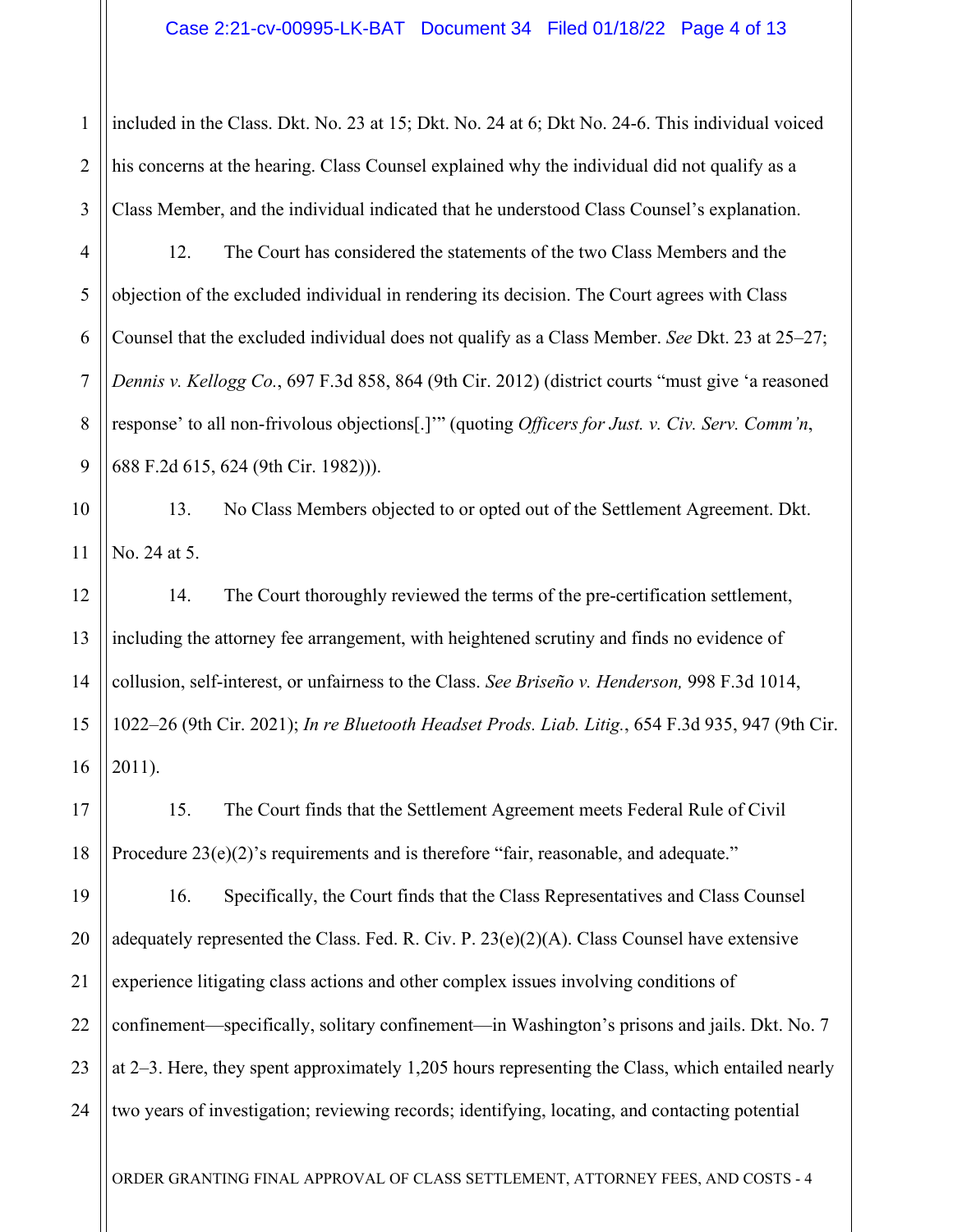Class Members; and negotiating settlement terms. Dkt. No. 7 at 9–13; Dkt. No. 23 at 17.

17. The Class Representatives are comprised of plaintiffs who spent a significant number of days in solitary confinement. Dkt. No. 29 at 2. None, however, received an undue or unfair advantage in compensation compared to the remainder of the Class. And none received a service award.

6 7 8 9 10 11 12 18. The Court finds that the Settlement Agreement was negotiated at arm's length. Fed. R. Civ. P.  $23(e)(2)(B)$ . The parties reached an agreement after nearly two years of adversarial negotiations, informal discovery, and extensive investigation. Dkt. No. 7 at 6–13; Dkt. No. 23 at 17–18. These negotiations included three and a half days of mediation (September 24, 2020; October 9, 2020; May 26, 2021; and July 23, 2021) before an experienced third-party neutral, retired Superior Court Judge Paris K. Kallas, who had mediated negotiations during the precursor *C.S. v. King County* litigation. Dkt. No. 7 at 7, 11–12; Dkt. No. 23 at 17–18.

13 14 15 16 17 18 19 20 21 22 23 24 19. The Court finds that the relief provided to the class members is adequate. Fed. R. Civ. P.  $23(e)(2)(C)$ . The Compensable Day amount of \$500 falls "in the middle range of compensation negotiated in other similar cases" and is "much higher than some settlements . . . [yet] lower than others." Dkt. No. 7 at 14; *see also id.* at 16–17. As previously noted, Class Counsel represented the plaintiffs in *C.S. v. King County*, as well as other similarly situated juvenile plaintiffs in another out-of-court settlement. *Id*. at 17. Those settlements "amounted to roughly \$450-\$500 per day in solitary confinement." *Id*. True enough, there are other singleplaintiff cases involving solitary confinement with "much larger" settlements than the one at hand. *See id*. (cataloguing several New Mexico cases). But as Class Counsel explained in their briefing and reiterated at the fairness hearing, those cases involved "unique claims of extreme and outrageous conditions of confinement," including severe physical injuries, malnutrition, denial of medications, inadequate restroom facilities, no dental care, and bedsores—harms that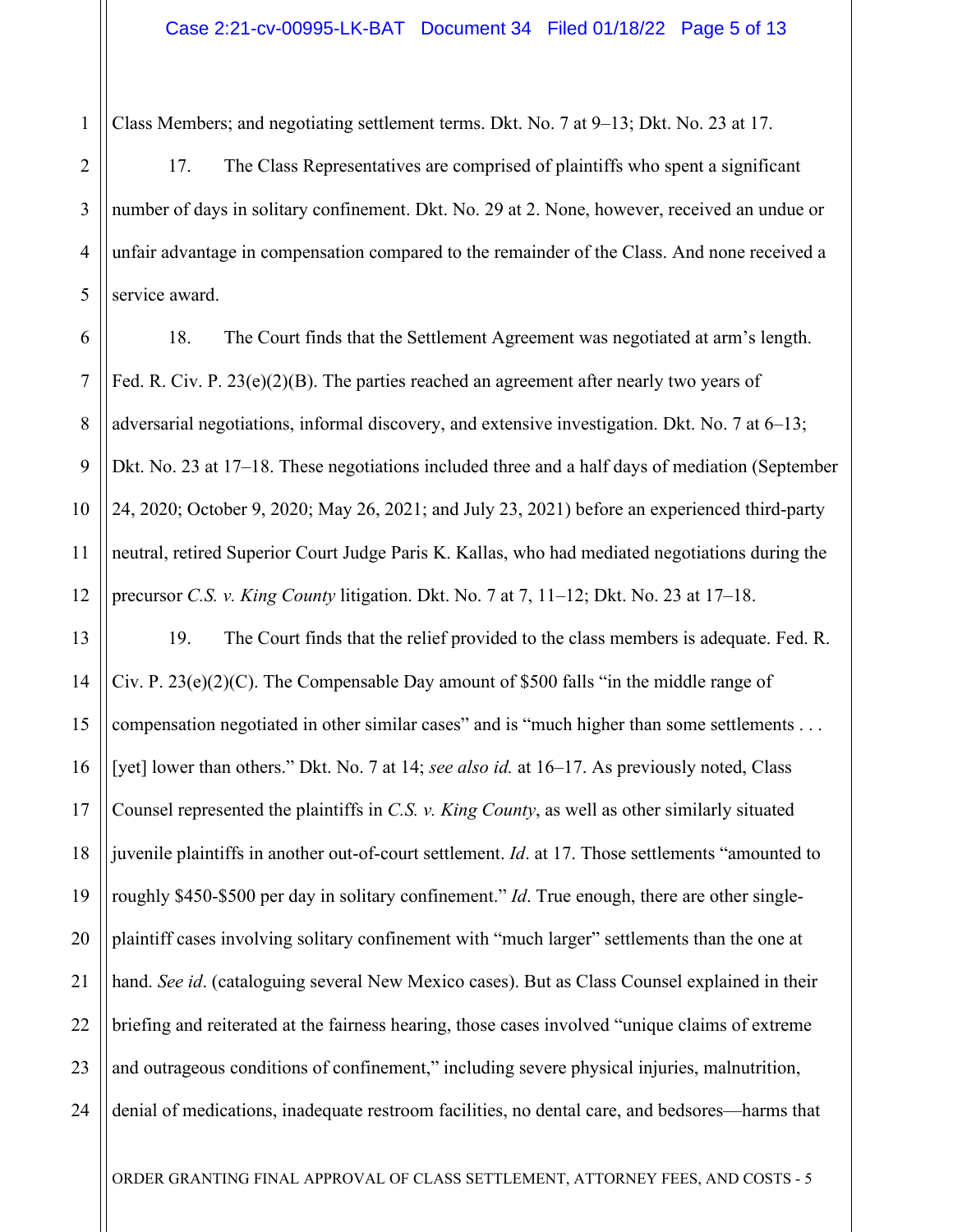1 Plaintiffs have not alleged in this case. *Id*. at 18.

19

20

2 3 4 5 6 7 8 9 10 20. This settlement involves an inherently unquantifiable harm. Class Counsel fashioned a common remedy that reasonably accounts for a myriad of factors too numerous to catalogue, including Compensable Day counts spread across or compacted within different timeframes; juvenile detainees with preexisting mental health issues that differ in kind and degree; gender dynamics; and poor jail records. The settlement amount of \$500 per Compensable Day provides greater compensation to those who spent more time in solitary confinement and is a reasonable approach to assigning values to the varying numbers of days that Class Members spent in solitary confinement. The Court accordingly finds that while \$500 in many ways remains an uncertain number, it is adequate and fair.

11 12 13 14 15 16 17 18 21. The Court finds that the relief provided for the Class is adequate considering the costs, risks, and delay of trial and appeal. Fed. R. Civ. P. 23(e)(2)(C)(i). Although Class Counsel is confident that Plaintiffs' claims are strong, they nonetheless concede that the claims involve unresolved or unsettled complex legal issues. Dkt. No. 7 at 18. For one, no controlling statute or caselaw per se prohibits solitary confinement of juveniles. *See, e.g.*, King County Code § 2.65.020 (prohibiting the use of solitary confinement on juveniles unless "necessary to prevent imminent and significant physical harm to the juvenile detained or others and less restrictive alternatives were unsuccessful.").

22. It is similarly unclear whether Ordinance 18637 provides an implied right of action. Dkt. No. 7 at 18.

21 22 23 24 23. Plaintiffs' claims would have had to survive qualified immunity, which protects government officials from civil liability where, perhaps as here, "their conduct does not violate clearly established statutory or constitutional rights of which a reasonable person would have known." *Harlow v. Fitzgerald*, 457 U.S. 800, 818 (1982). As the Supreme Court has repeatedly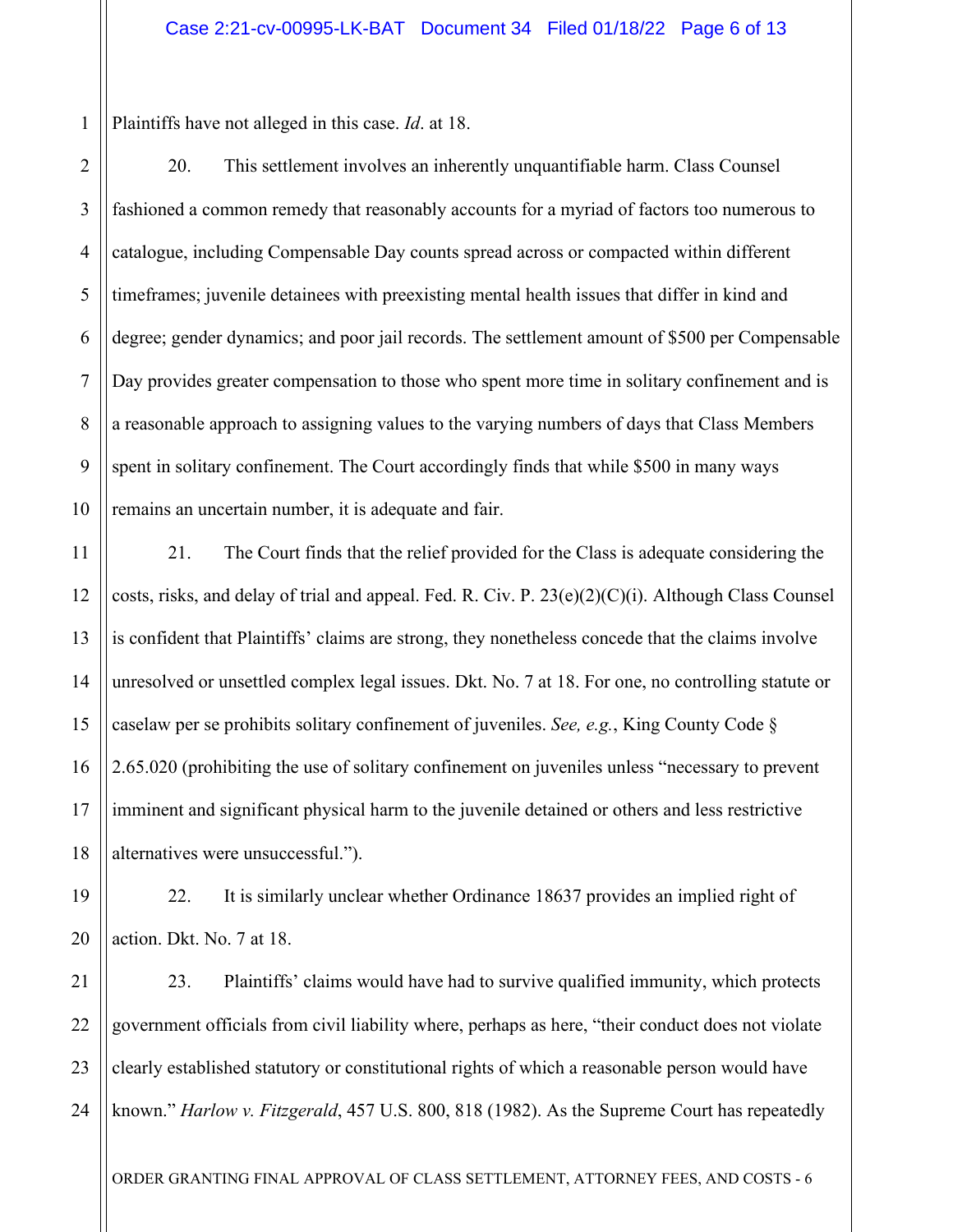## Case 2:21-cv-00995-LK-BAT Document 34 Filed 01/18/22 Page 7 of 13

1 2 3 4 noted, "qualified immunity protects 'all but the plainly incompetent or those who knowingly violate the law[,]'" *Mullenix v. Luna*, 577 U.S. 7, 12 (2015) (per curiam) (quoting *Malley v. Briggs*, 475 U.S. 335, 341 (1986)), and forecloses recovery unless "existing precedent . . . place[s] the statutory or constitutional question beyond debate." *Ashcroft v. al-Kidd*, 563 U.S. 731, 741 (2011).

24. Under the Prison Litigation Reform Act, Plaintiffs would have had to exhaust all available administrative remedies before filing suit in federal court. *See* 42 U.S.C. § 1997e(a); *Porter v. Nussle*, 534 U.S. 516, 524 (2002) ("Even when the prisoner seeks relief not available in grievance proceedings, notably money damages, exhaustion is a prerequisite to suit.").

25. These uncertainties, coupled with the standard delays and expenses of litigation through appeal to final resolution, left Class Counsel reasonably fearful of the "many years" that this case might otherwise span. Dkt. No. 7 at 18.

26. The Settlement Agreement assuaged another fatal risk: the applicable three-year statute of limitations under Washington law. *See* Wash. Rev. Code § 4.16.080(2); *RK Ventures, Inc. v. City of Seattle*, 307 F.3d 1045, 1058 (9th Cir. 2002). Many Class Members' claims were set to expire when the parties executed their tolling agreements. Dkt. No. 7 at 19. These Class Members, especially those who remain incarcerated, lacked the necessary resources to have otherwise timely located and hired private counsel. *Id*.

24 27. The Settlement Agreement benefits those Class Members with only a few Compensable Days or, in some instances, less than a full day. *Id*. *See* Dkt. No. 29. Roughly half of the 76 Class Members have less than 10 Compensable Days, meaning they each stand to collect less than \$5,000. *See* Dkt. No. 29 at 3. Nearly one-third of the Class (25 Class Members) will receive \$800 or less. *See id*. As Class Counsel notes, the cost of litigating these "smaller" claims piecemeal would be prohibitively expensive. Dkt. No. 7 at 19.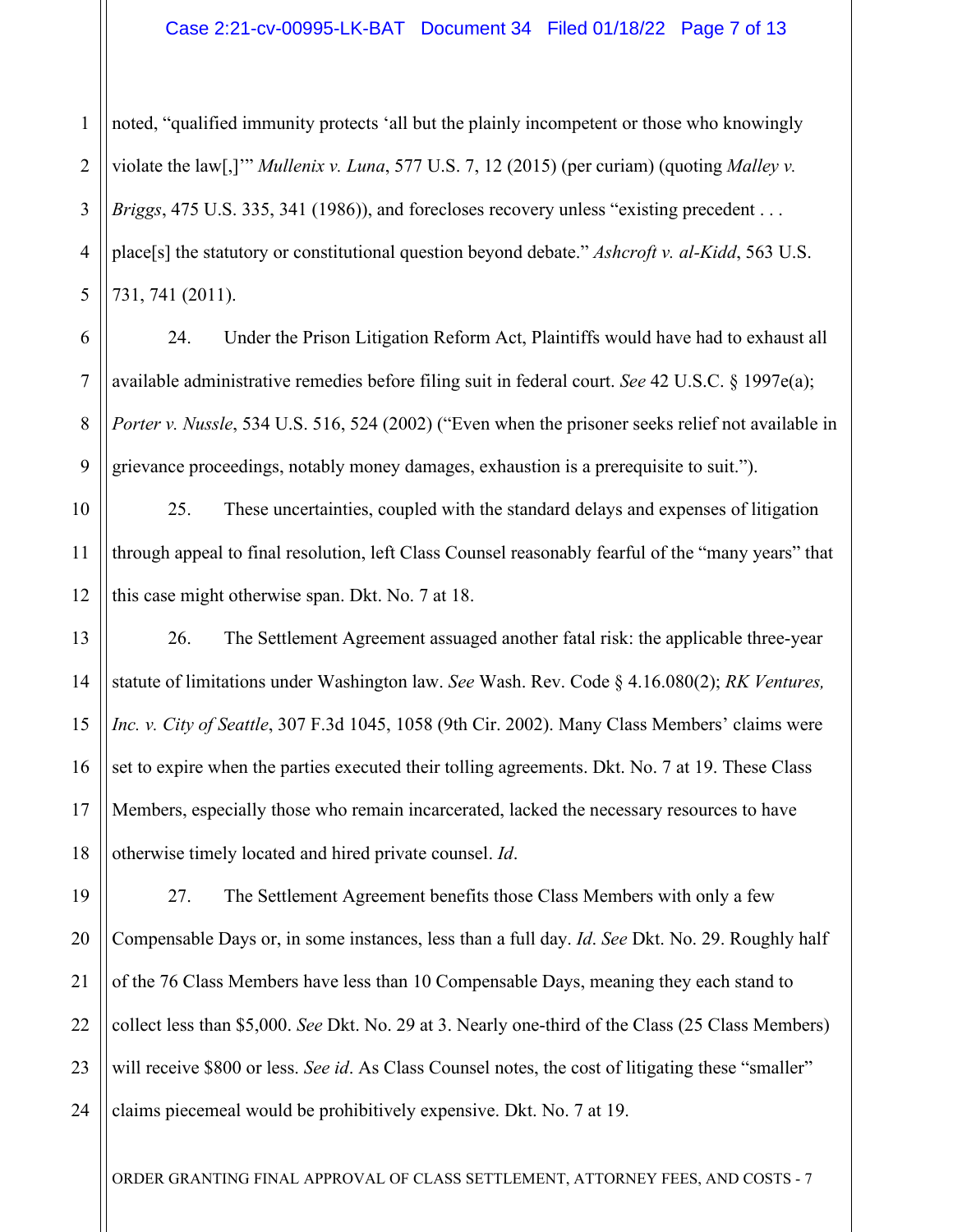1 2 3 4 5 6 7 8 9 10 11 12 13 14 15 28. The Court finds that the relief provided for the Class is adequate considering the effectiveness of the proposed method of distributing relief to the Class, including the method of processing Class Member claims. Fed. R. Civ. P. 23(e)(2)(C)(ii). Each Class Member will receive a share of the total settlement fund based on the amount of Compensable Days calculated for him or her. Dkt. No. 7-1 at 4–6. The parties used a uniform Calculation and Distribution Plan to determine the amount due to each Class Member. *See* Dkt. No. 7-3. Class Counsel then mailed timely notice to each Class Member summarizing the parties' preliminary calculation of the Class Member's day count based on available records. Dkt. No. 7 at 10–11. This notice contained detailed instructions on the method and deadline for disputing day counts. Dkt. No. 24-2 at 3, 6–7; Dkt. No. 24-3 at 3, 6–7. The parties adhered to the procedure for resolving day count disputes set forth in the Settlement Agreement. *See* Dkt. No. 24-5. And finally, the timeline set forth in the Settlement Agreement requires King County to submit payment of the total settlement amount to Class Counsel within 10 business days of the Court's final approval. Dkt. No. 7-1 at 11. Class Counsel—the settlement administrator—anticipates distributing payment within six months of the Court's final approval. Dkt. No. 23 at 19.

16 17 18 19 20 29. The Court finds that the relief provided for the Class is adequate considering the terms of the attorney fees award, including the timing of payment. Fed. R. Civ. P.  $23(e)(2)(C)(iii)$ . The attorney fees here are reasonable because they (1) are not the product of collusion and (2) have been calculated using an acceptable method. *See* Fed. R. Civ P. 23(h) ("[T]he court may award reasonable attorney's fees and nontaxable costs[.]").

21 22 23 24 30. As for collusion, the Court carefully scrutinized the attorney fees award for "subtle signs" that Class Counsel "allowed pursuit of their own self-interests . . . to infect negotiations." *Bluetooth*, 654 F.3d at 947; *Briseño*, 998 F.3d at 1023 ("In reviewing settlements struck before class certification, district courts must apply these so-called *Bluetooth* factors to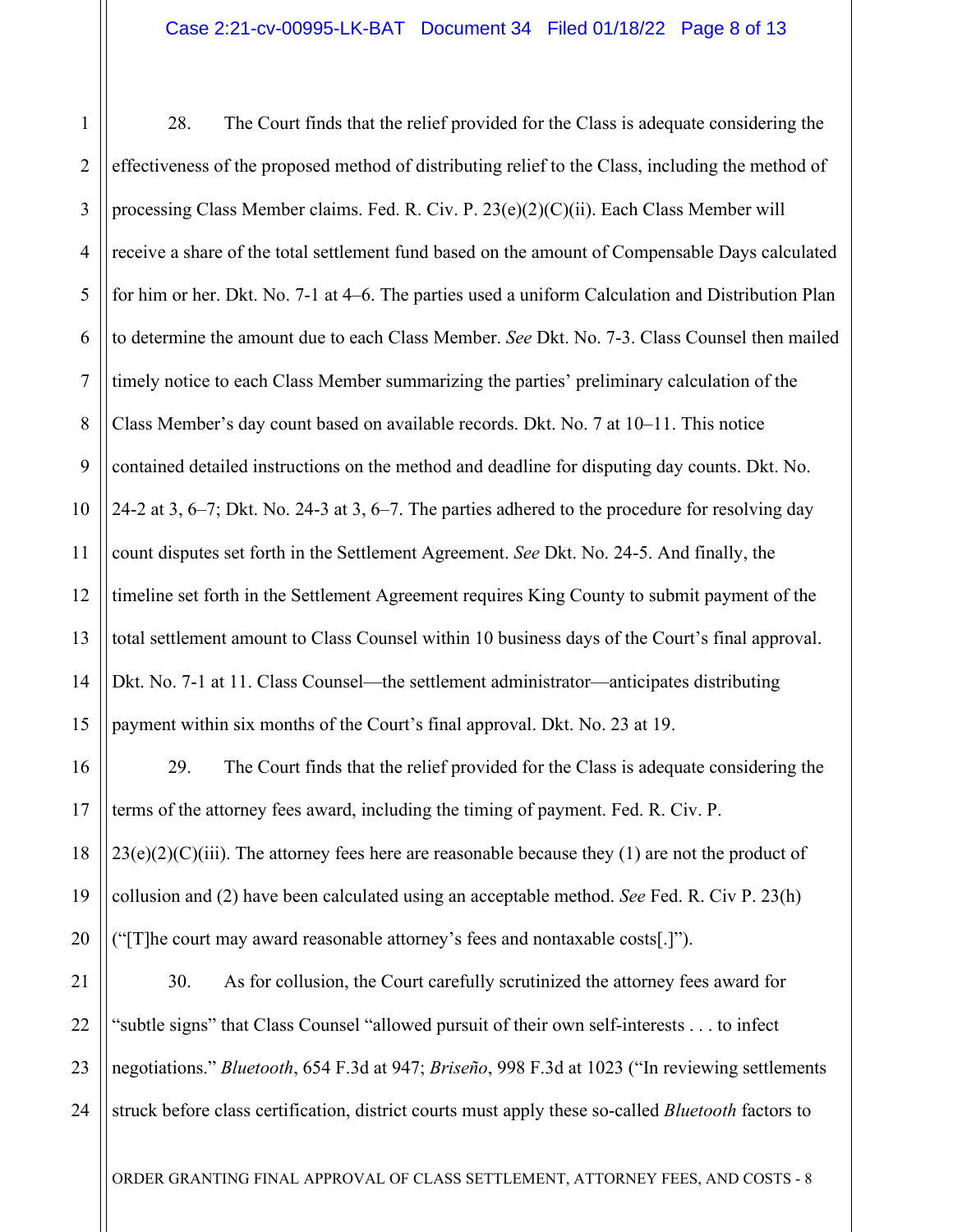1 2 3 smoke out potential collusion."). The Court, as noted above, finds no evidence that Class Counsel colluded with defense counsel to reach an unfair settlement, collect a windfall, or otherwise advance their personal financial interests.

4 5 6 7 8 9 10 11 31. First, Class Counsel will not receive a disproportionate distribution of the settlement while the Class receives no monetary distribution. *Bluetooth*, 654 F.3d at 947. The "benchmark" in the Ninth Circuit and Washington is 25% of the Class's total recovery, which here would be approximately \$339,000. *See Six (6) Mexican Workers v. Ariz. Citrus Growers*, 904 F.2d 1301, 1311 (9th Cir. 1990) (25% is the "benchmark" award in common-fund cases); *Bowles v. Washington Dep't of Ret. Sys.*, 847 P.2d 440, 450 (Wash. 1993) (benchmark in common-fund cases is 25% of recovery obtained, with 20-30% as the usual range). Indeed, Class Counsel's \$50,000 fee award amounts to a paltry 3.7% of the total settlement amount.

12 13 14 15 16 17 18 19 20 32. Second, although the Settlement Agreement contains a "clear sailing" provision, *see* Dkt. No. 7-1 at 7, Class Counsel's minimal fees eliminate any danger that they accepted a low-ball settlement in exchange for an excessive award or otherwise "bargained away something of value to the class." *See Bluetooth*, 654 F.3d at 948 ("[W]hen confronted with a clear sailing provision, the district court has a heightened duty to . . . scrutinize closely the relationship between attorneys' fees and the benefit to the class, being careful to avoid awarding 'unreasonably high' fees simply because they are uncontested." (quoting *Staton v. Boeing Co.*, 327 F.3d 938, 954 (9th Cir. 2003))). Clear sailing provisions are not per se prohibited, *Bluetooth*, 654 F.3d at 949, and the agreed-upon fees are not unreasonably high.

21 22 23 24 33. And last, the Settlement Agreement does not contain a "kicker" or "reverter" clause that returns reduced or unawarded attorney fees to King County. *Bluetooth*, 654 F.3d at 947. *See, e.g.*, *Briseño*, 998 F.3d at 1027 (settlement agreement contained reversion clause "in which [the defendant], not the class members, receive[d] the remaining funds if the court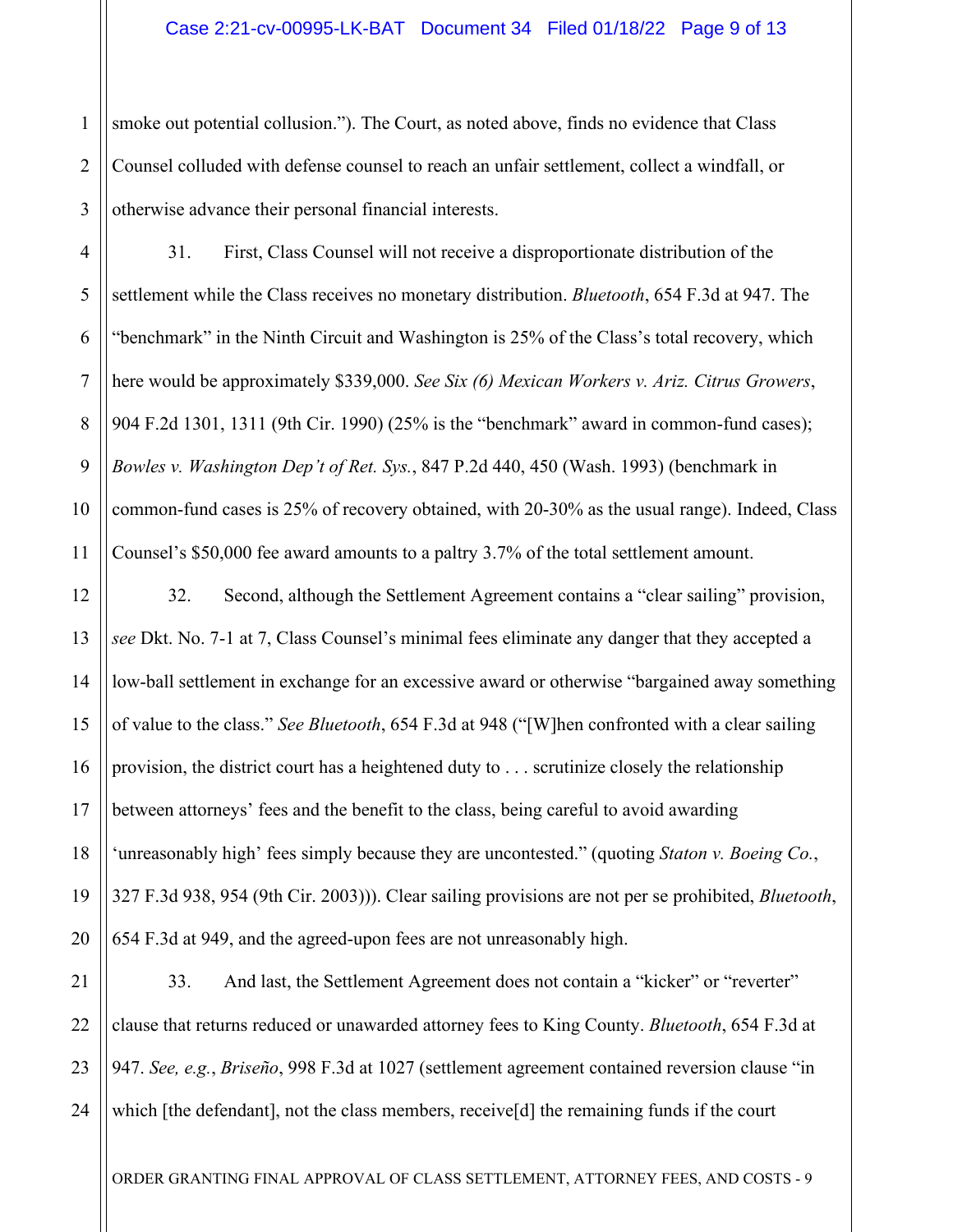1 2 3 4 5 6 7 8 9 10 11 12 13 14 15 16 17 18 19 20 21 22 reduce[d] the agreed-upon attorneys' fees."). It does, however, contain a provision that entitles King County to the funds of any individuals who opt out. Dkt. No. 7-1 at 10. The parties similarly agreed to return to King County any undistributed or unclaimed settlement funds. Dkt. No. 7-1 at 12. *See In re Volkswagen "Clean Diesel" Mktg., Sales Pracs., & Prods. Liab. Litig.*, 895 F.3d 597, 611 (9th 2018) ("A 'kicker' or reversion clause directs unclaimed portions of a settlement fund . . . to be paid back to the defendants."). As noted above, no Class Members opted out of the settlement. Dkt. No. 24 at 5. And only two Class Members missed the November 13, 2021 deadline to submit Compensatory Day claims. *Id*. at 4. These Class Members were entitled to a combined total of three Compensatory Days, meaning that their failure to timely submit a claim resulted in \$1,500 reverting to King County. *Id*. This is insufficient to render the Settlement Agreement collusive. *See, e.g.*, *In re Volkswagen*, 895 F.3d at 612 ("[T]he actual trend in class member participation . . . inidicate[s] that the reversion clause did not, in design or in effect, allow [Defendant] to recoup a large fraction of the funding pool."). 34. The Court finds that Class Counsel's fee award is appropriate under the "lodestar" and "percentage-of-recovery" methods. *See In re Hyundai & Kia Fuel Econ. Litig.*, 926 F.3d 539, 570 (9th Cir. 2019) (en banc). The Court has discretion to rely on either method where, as here, the settlement produces a common fund for the benefit of the entire class. *Bluetooth*, 654 F.3d at 942; *Stetson v. Grissom*, 821 F.3d 1157, 1165 (9th Cir. 2016) ("A 'common fund' exists when 'each member of a certified class has an undisputed and mathematically ascertainable claim to part of a lump-sum judgement[.]'" (quoting *Boeing Co. v. Van Gemert*, 444 U.S. 472, 479 (1980))). *See also Johnson v. MGM Holdings, Inc.*, 943 F.3d 1239, 1242 (9th Cir. 2019) ("We encourage district courts to cross-check their attorneys' fee awards using a second method

of fee calculation.").

24

23

35. Under the lodestar method, the Court multiplies the hours the prevailing party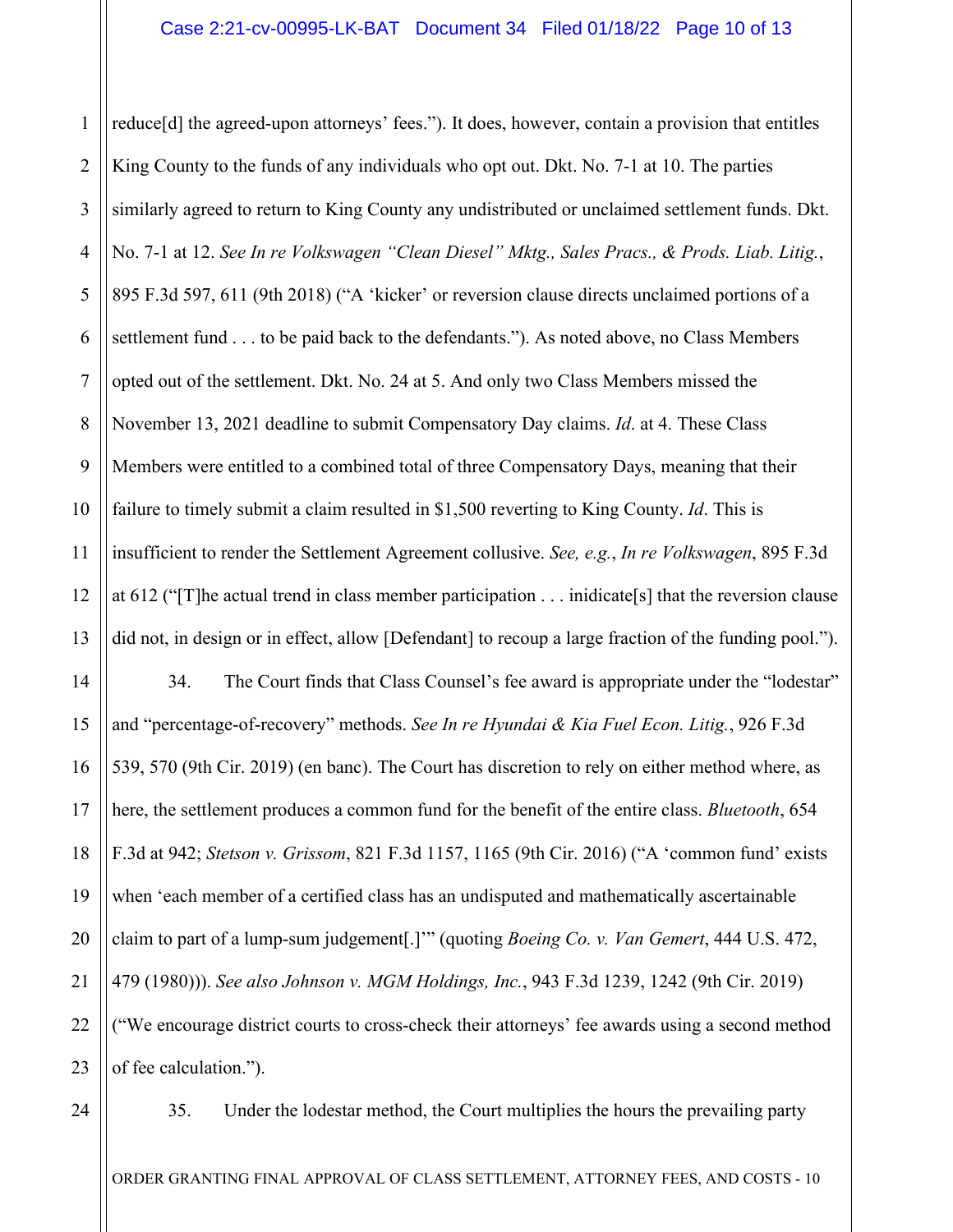1 2 3 4 5 6 7 8 9 10 reasonably expended by a reasonable hourly rate. *Bluetooth*, 654 F.3d at 941. The Court can then adjust this figure up or down based on several factors, "including the quality of the representation, the benefit obtained for the class, the complexity and novelty of the issues presented, and the risk of nonpayment," *Hyundai*, 926 F.3d at 570, although the benefit obtained by the class is "[f]oremost among these considerations," *Bluetooth*, 654 F.3d at 942. At the fairness hearing, Class Counsel estimated that they have expended 1,205 hours on this case. *See also* Dkt. No. 19 at 5–6; Dkt. No. 20 at 2. Even if both attorneys requested fees for \$250 per hour—the lowest rate at Columbia Legal Services—that total (\$301,250) far exceeds the agreedupon fees. *See In re Optical Disk Drive Prods. Antitrust Litig.*, 959 F.3d 922, 929 (9th Cir. 2020) ("[T]he district court must provide a concise but clear explanation of its reasons for the fee award." (cleaned up)).

36. Under the percentage-of-recovery method, the Court "simply awards the attorneys a percentage of the fund sufficient to provide class counsel with a reasonable fee[.]" *Hanlon v. Chrysler Corp.*, 150 F.3d 1011, 1029 (9th Cir. 1998), *overruled on other grounds by Wal-Mart Stores, Inc. v. Dukes*, 546 U.S. 338 (2011). As discussed above, the benchmark in the Ninth Circuit is 25%, and the agreed-upon attorney fees are far less than the \$339,000 Class Counsel would collect under this method. *See Optical Disk*, 959 F.3d at 929.

37. The Court finds that the relief provided for the Class is adequate considering any agreement required to be identified under Federal Rule of Civil Procedure 23(e)(3). Fed. R. Civ. P.  $23(e)(2)(C)(iv)$ . The parties have identified their initial tolling agreement and all subsequent amendments to that agreement. There are no other agreements made in connection with the Settlement Agreement.

23 24 38. The Court finds that the Settlement Agreement treats all Class Members equitably relative to each other. Fed. R. Civ. P. 23(e)(2)(D). Again, each Class Member will receive \$500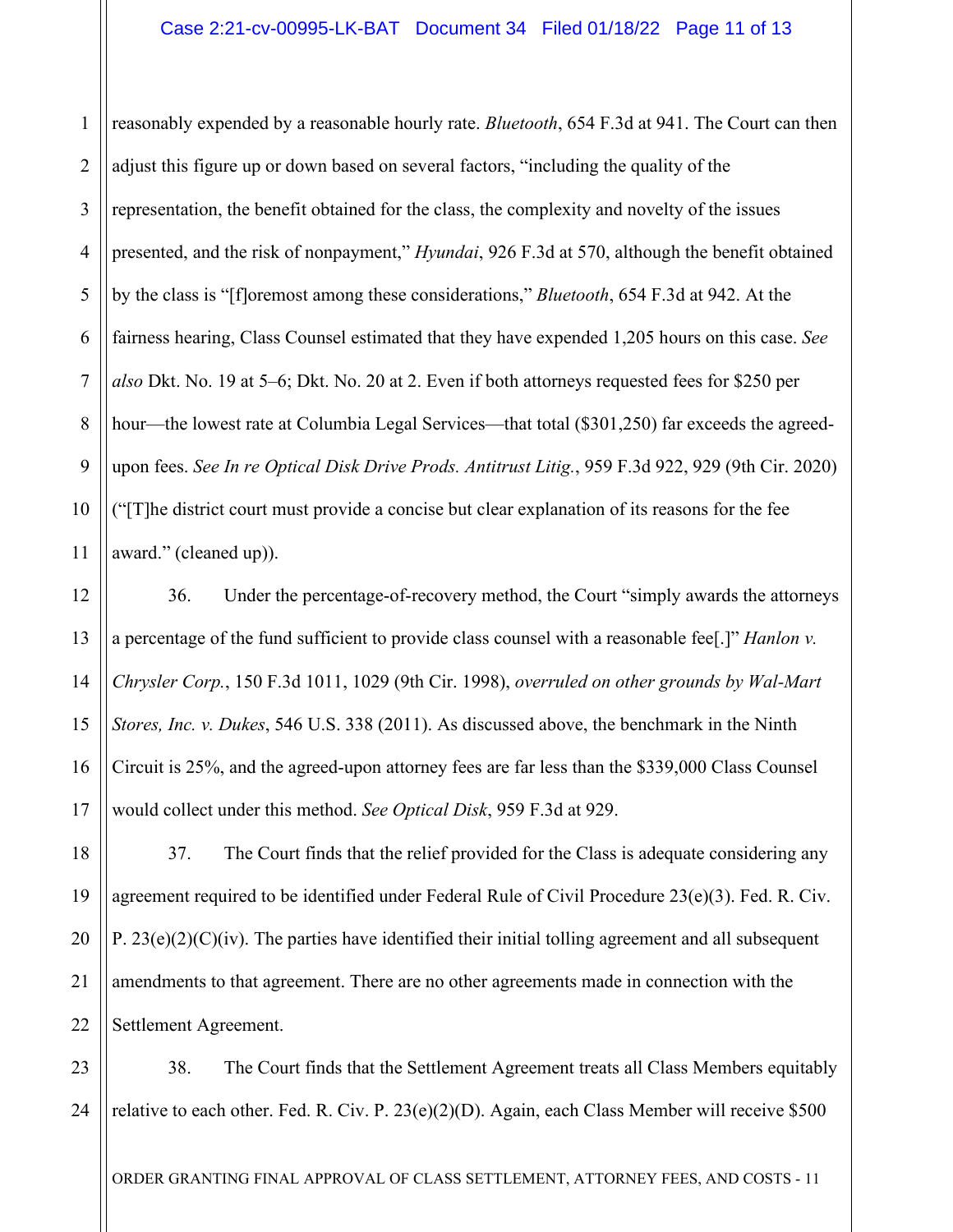1 2 3 4 per Compensable Day. Dkt. No. 7-1 at 6; Dkt. No. 23 at 20–21. There are no evaluative criteria that apply to certain Class Members but not others. Rather, the parties used a uniform Calculation and Distribution Plan to determine the amount due to each Class Member. *See* Dkt. No. 7-3.

| 5              | 39.<br>The Court further finds that the Settlement Agreement is "fair, reasonable, and                      |
|----------------|-------------------------------------------------------------------------------------------------------------|
| 6              | adequate" considering the (1) strength of Plaintiffs' case; (2) risk, expense, complexity, and              |
|                | likely duration of additional litigation; (3) risk of maintaining class action status throughout trial;     |
| 8              | (4) settlement amount; (5) extent of discovery completed and the stage of the proceedings;                  |
| $\overline{9}$ | $(6)$ experience and opinions of counsel; (7) presence of a governmental participant; and                   |
| $10-1$         | $\ $ (8) reaction of Class Members to the settlement amount. Churchill Vill., L.L.C. v. Gen. Elec., 361     |
|                | 11 $\left\ $ F.3d 566, 575–76 (9th Cir. 2004). Although many of these factors "fall within the ambit of the |
| 12             | revised Rule 23(e)," Briseño, 998 F.3d at 1026, the Court considered them in addition to Rule               |
|                | 13 $\left\  23(e)(2)$ 's express requirements. <sup>1</sup><br>14 $\left\  \right\ $                        |
|                | <b>ORDER</b>                                                                                                |

1. Plaintiffs' Unopposed Motion for Final Approval of Class Action Settlement is GRANTED. The terms of the parties' Settlement Agreement, Dkt. No. 7-1, are hereby fully

15

16

17

<span id="page-11-0"></span><sup>18</sup> 19 20 <sup>1</sup> Prior to its 2018 amendment, Rule 23(e)(2) did not set forth specific criteria for determining whether a settlement is "fair, reasonable, and adequate." The Ninth Circuit for years "filled in the gaps" by devising what are variously referred to as "*Churchill* factors," "*Hanlon* factors," or "*Staton* factors." *Briseño*, 998 F.3d at 1023. It remains unclear whether or to what extent Rule 23(e)(2)'s amendment supplanted the *Churchill* factors. For example, decisions postdating the amendment refer to Rule 23(e)(2) as "Congress' 2018 codification of a new multifactor test," *Roes, 1-2 v. SFBSC Mgmt., LLC*, 944 F.3d 1035, 1048 (9th Cir. 2019), and "new instructions" that require district courts "to go beyond" precedent, *Briseño*, 998 F.3d at 1026. In at least one decision, however, the Ninth

<sup>21</sup> Circuit implied that a district court must still consider the eight *Churchill* factors. *See Kim v. Allison*, 8 F.4th 1170, 1178 (9th Cir. 2021) ("Only when the district court 'explore[s] these factors comprehensively' can the settlement

<sup>22</sup> award 'survive appellate review.'" (quoting *In re Mego Fin. Corp. Sec. Litig.*, 213 F.3d 454, 458 (9th Cir. 2000)) (alterations in original)). Here, the Court treats the *Churchill* factors as optional guideposts that may be applied in addition to Rule 23(e)(2)'s express requirements. *See Campbell v. Facebook, Inc.*, 951 F.3d 1106, 1121 (9th Cir. 2020) (a district court "may consider some or all" of the *Churchill* factors); Fed. R. Civ. P. 23 advisory committee's

<sup>23</sup> 24 note to 2018 amendment ("[t]he goal of this amendment is not to displace" any of the factors historically considered in assessing settlement fairness, "but rather to focus the court and the lawyers on the core concerns of procedure and substance that should guide the decision whether to approve the proposal").